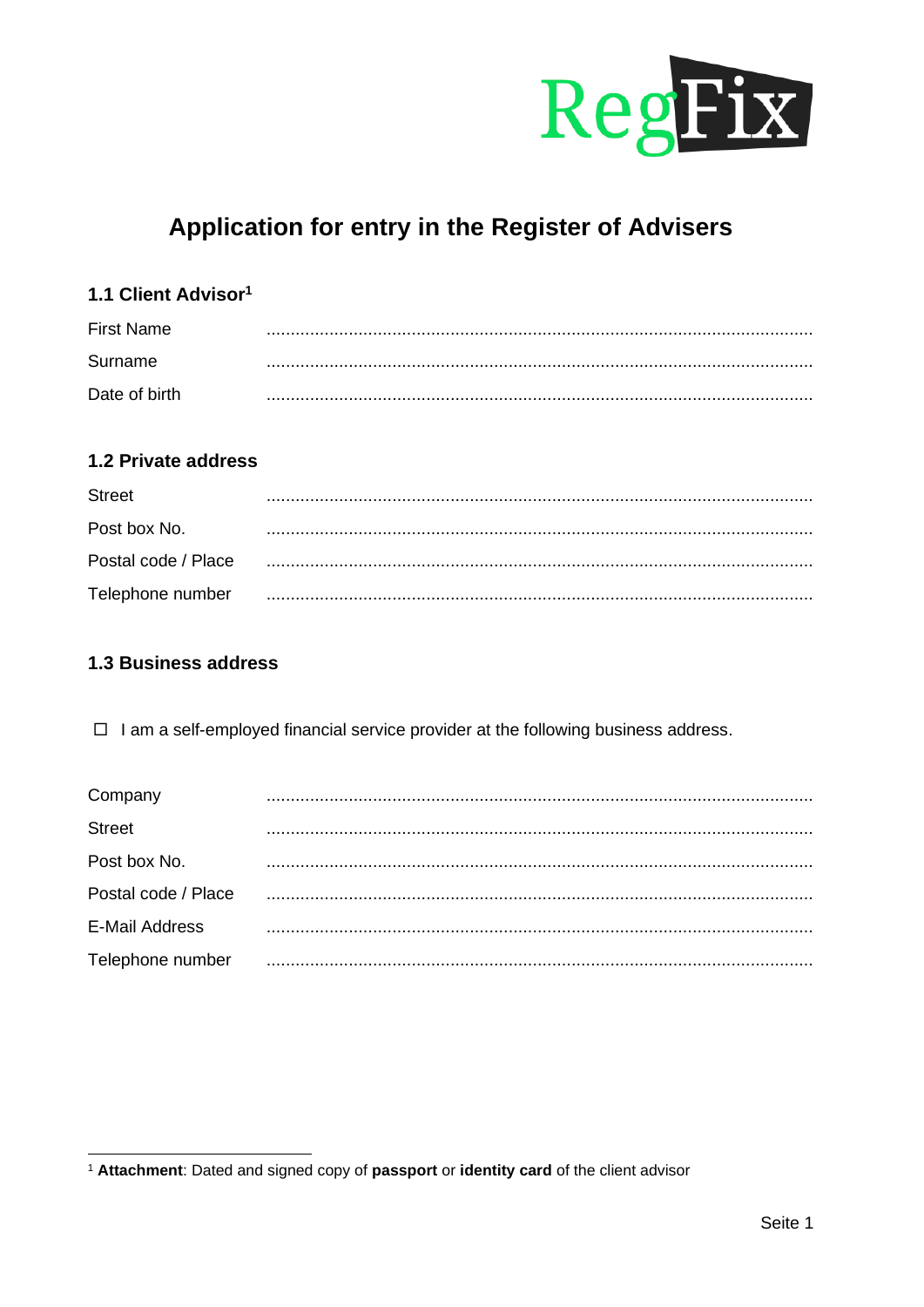

If self-employed: I am registered in the commercial register.

- $\square$  Yes<sup>2</sup>.
- $\Box$  No.
- **or**:
- $\Box$  I work as an employee<sup>3</sup> for a financial services provider (information on the financial services provider follows on 3.1).

## **2.1 Position and signature authority**

Position of the client advisor within the organization:

- □ a. Member of the Board of Directors
- $\Box$  b. Member of the Management
- □ c. Managing Director or CEO
- □ d. Department Manager
- □ e. Senior client advisor
- f. Client advisor
- $\Box$  g. Client advisor in sales force
- $\Box$  h. Client adviser in training
- $\Box$  i. Other (please specify)

..................................................................................................................................................

Signature authority:

- $\Box$  a. Single signing authority
- $\Box$  b. Collective signature
- $\Box$  c. Single power of procuration
- $\Box$  d. Collective power of procuration
- $\Box$  e. No right of signature
- f. Other: ............................................................................................................................

<sup>2</sup> **Attachement** : Copy of the current **extract from the commercial register** (Zefix PDF)

<sup>3</sup> **Attachement**: Copy of the **employment contract** or **confirmation from the employer**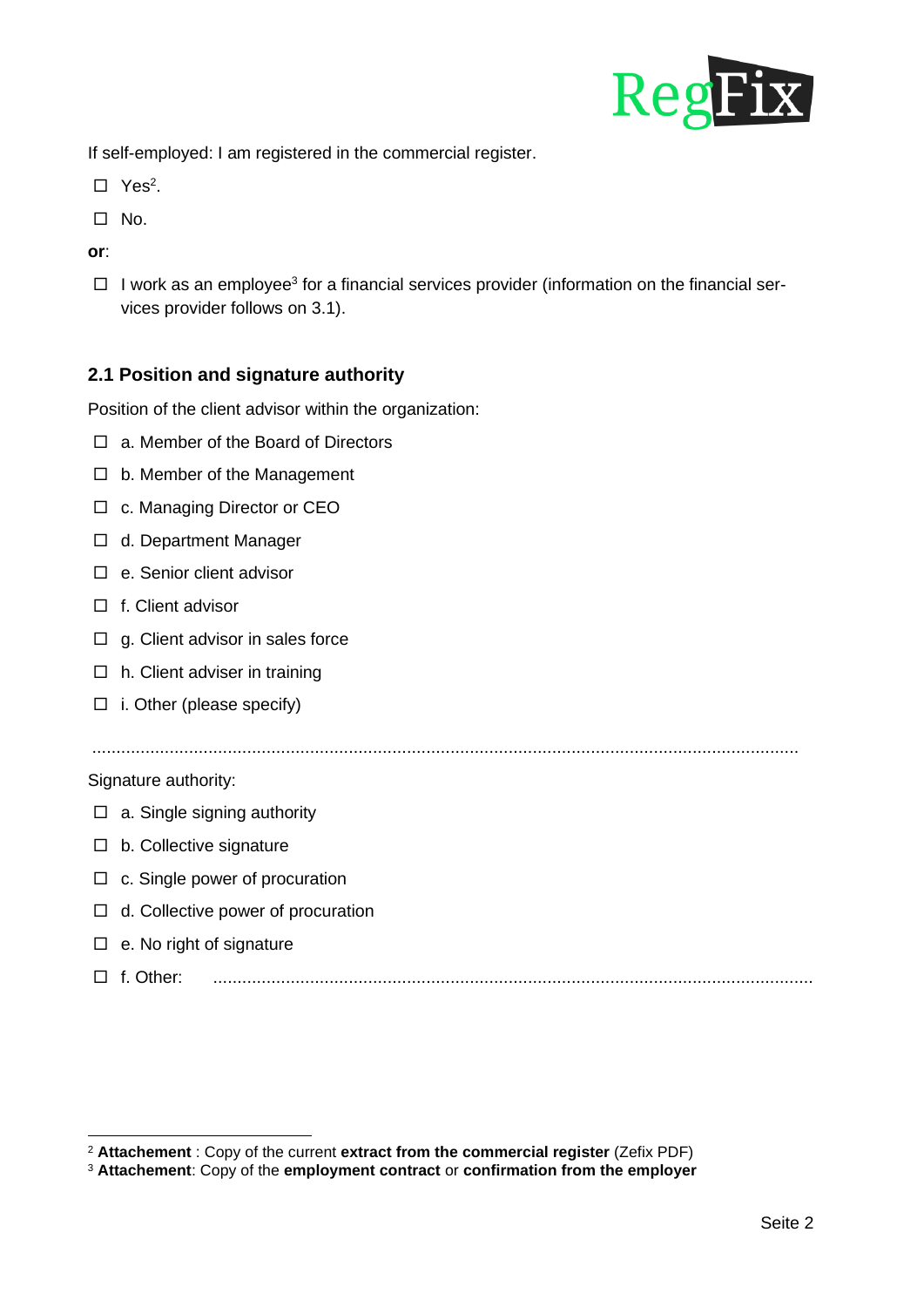

## **2.2 Function and advisory activites**

Function of the client advisor within the organization:

- $\square$  Investment advisory
- $\Box$  Pension planning advice
- $\Box$  Insurance advisory or consulting
- $\Box$  Advice/representation for collective investment schemes
- $\Box$  Advisory/consulting for financial instruments
- □ Other

Brief description of the position(s) and the effective activity within the position:

.................................................................................................................................................. .................................................................................................................................................. ..................................................................................................................................................

#### **2.3 The advisory activities relate to the following financial instruments:**

- $\Box$  Shares, participation or dividend right certificates and similar participation rights,
- $\Box$  Debt securities: securities that are not equity securities,
- $\Box$  Units or shares in collective capital investments,
- $\Box$  Structured products, particularly capital protected products, maximum return products and certificates,
- $\Box$  Derivatives, options,
- $\Box$  Deposits or other investments whose repayment value or interest rate is dependent on risk or exchange rate, except for those whose interest rate is linked to an interest rate index,
- $\square$  Bonds.
- Following Insurance products: ……………………………………………………………………..
- $\Box$  There is a power of attorney for the "execution only" execution of orders from advisory clients.

Other: ........................................................................................................................................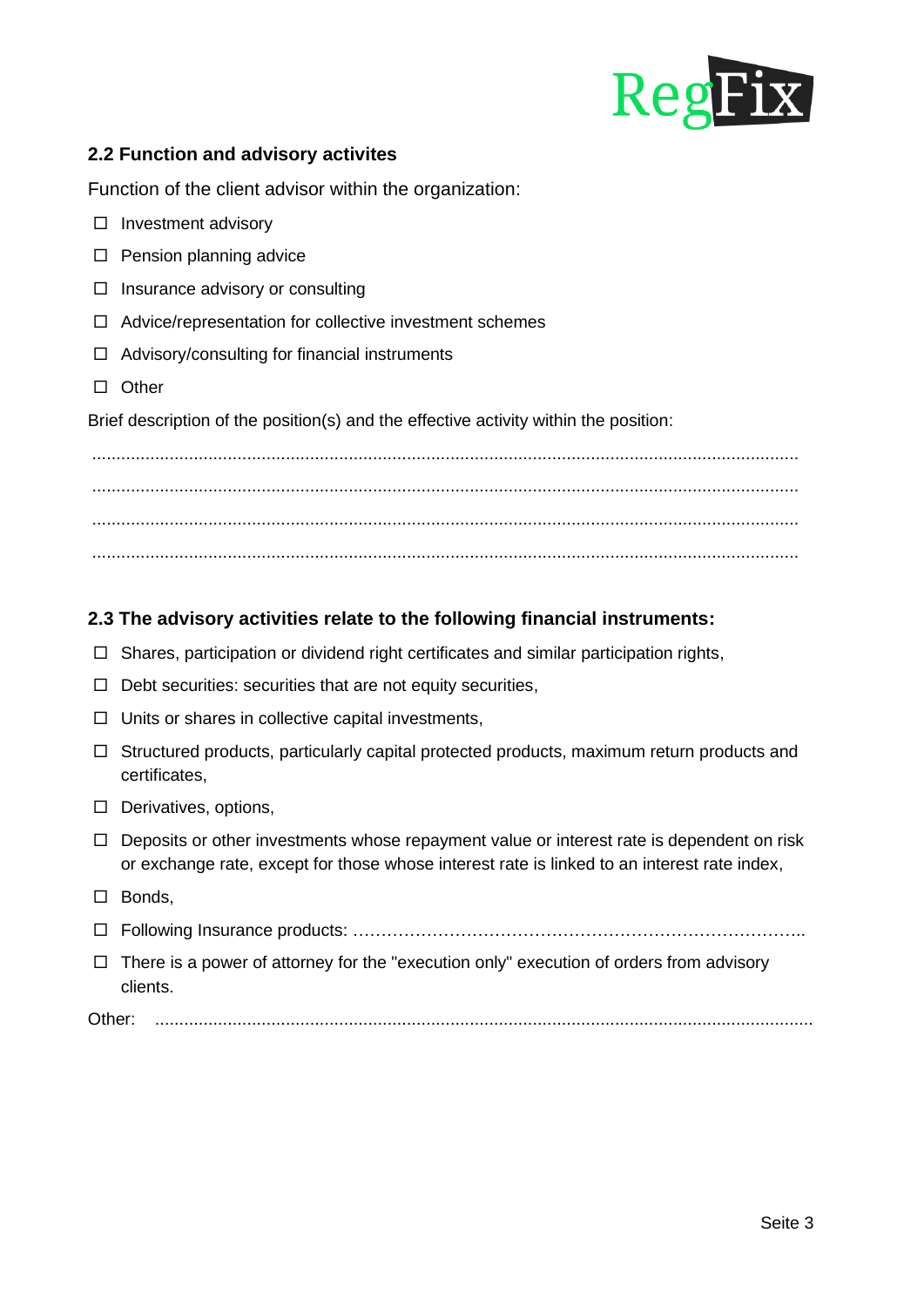

## **3.1 Details of the financial service provider (Employer)<sup>4</sup>**

| Company             |  |
|---------------------|--|
| <b>Street</b>       |  |
| Post box No.        |  |
| Postal code / Place |  |

#### **Contact person**

| Mr. / Mrs.            |  |
|-----------------------|--|
| <b>First Name</b>     |  |
| Surname               |  |
| Telephone number      |  |
| <b>E-Mail Address</b> |  |

 $\Box$  The financial service provider as employer is jointly and severally obliged with the client advisor to pay the registration fees pursuant to Art. 42 FINSA, in particular for the registration of the client advisor, the annual registration fee and for subsequent changes and deletions. In this case, the invoice is issued directly to the financial service provider.

Place, Date .................................................................................................................

Company signature of financial service provider: .........................................................................

<sup>4</sup> **Attachement:** Copy of the current **extract from the commercial register** concerning the financial service provider (Zefix PDF)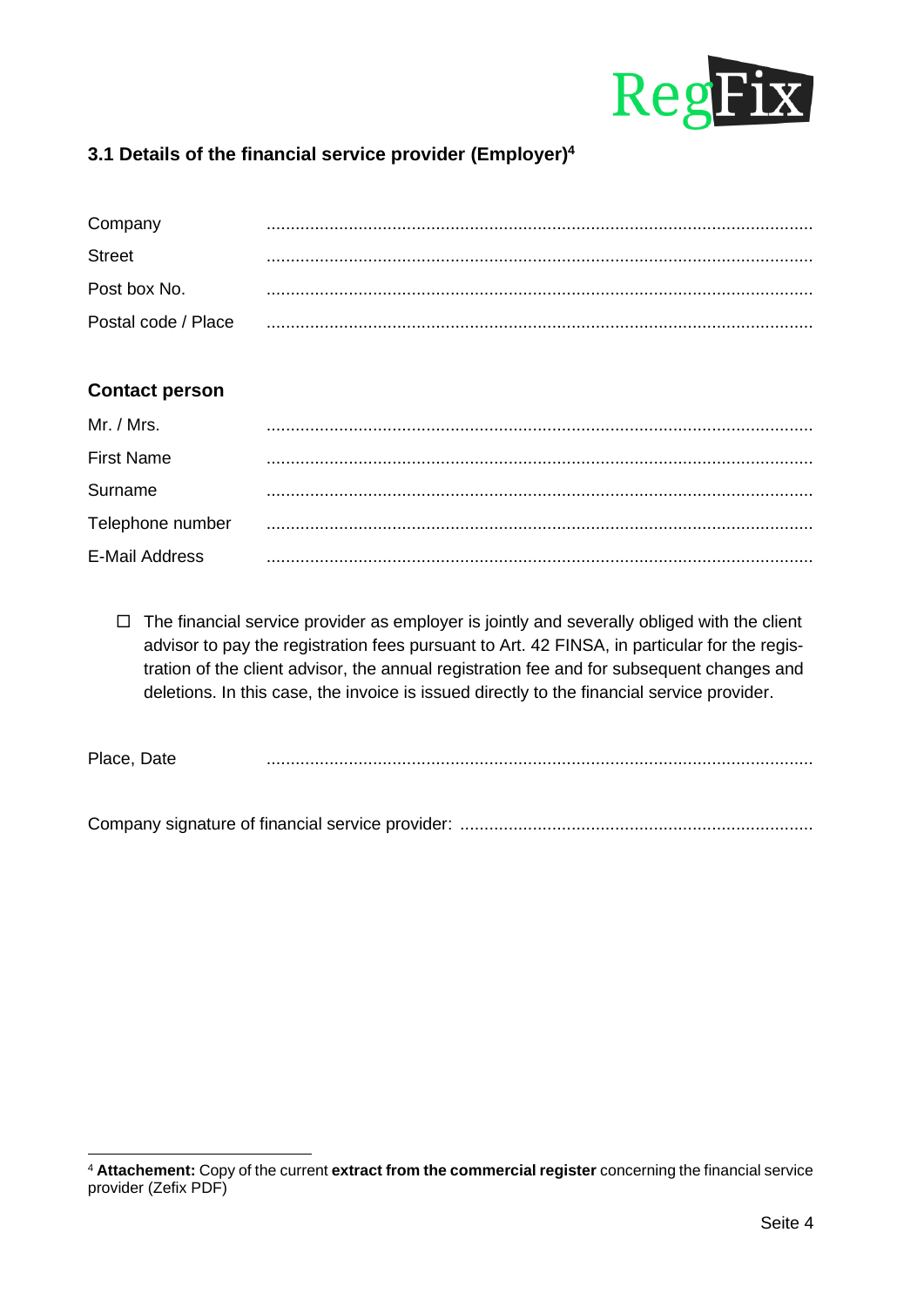

## **4.1 Evidence of the required knowledge<sup>5</sup>**

For initial registration, at least a 4 hour basic training on articles 7-19 FINSA and articles 25-27 FINSA is required. If the advisory activity concerns the purchase or sale of financial instruments or the forwarding of corresponding purchase or sale orders, training on the prospectus and the basic information sheet (Key Information Document) is also required. In the case of asset and investment advice, knowledge of the provisions of the Swiss Code of Obligations governing the contractual or mandate relationship is also required.

| Training organizer                  |  |
|-------------------------------------|--|
| Date of training                    |  |
| Duration of the training            |  |
| Training contents                   |  |
| (or List $\rightarrow$ Attachments) |  |
|                                     |  |
|                                     |  |

<sup>5</sup> **Attachement: Confirmation of participation** from the organizer according the list under [www.reg](http://www.reg-fix.ch/aus-und-weiterbildung)[fix.ch/aus-und-weiterbildung,](http://www.reg-fix.ch/aus-und-weiterbildung) **list of training contents** for the rules of conduct (if not part of the confirmation of participation).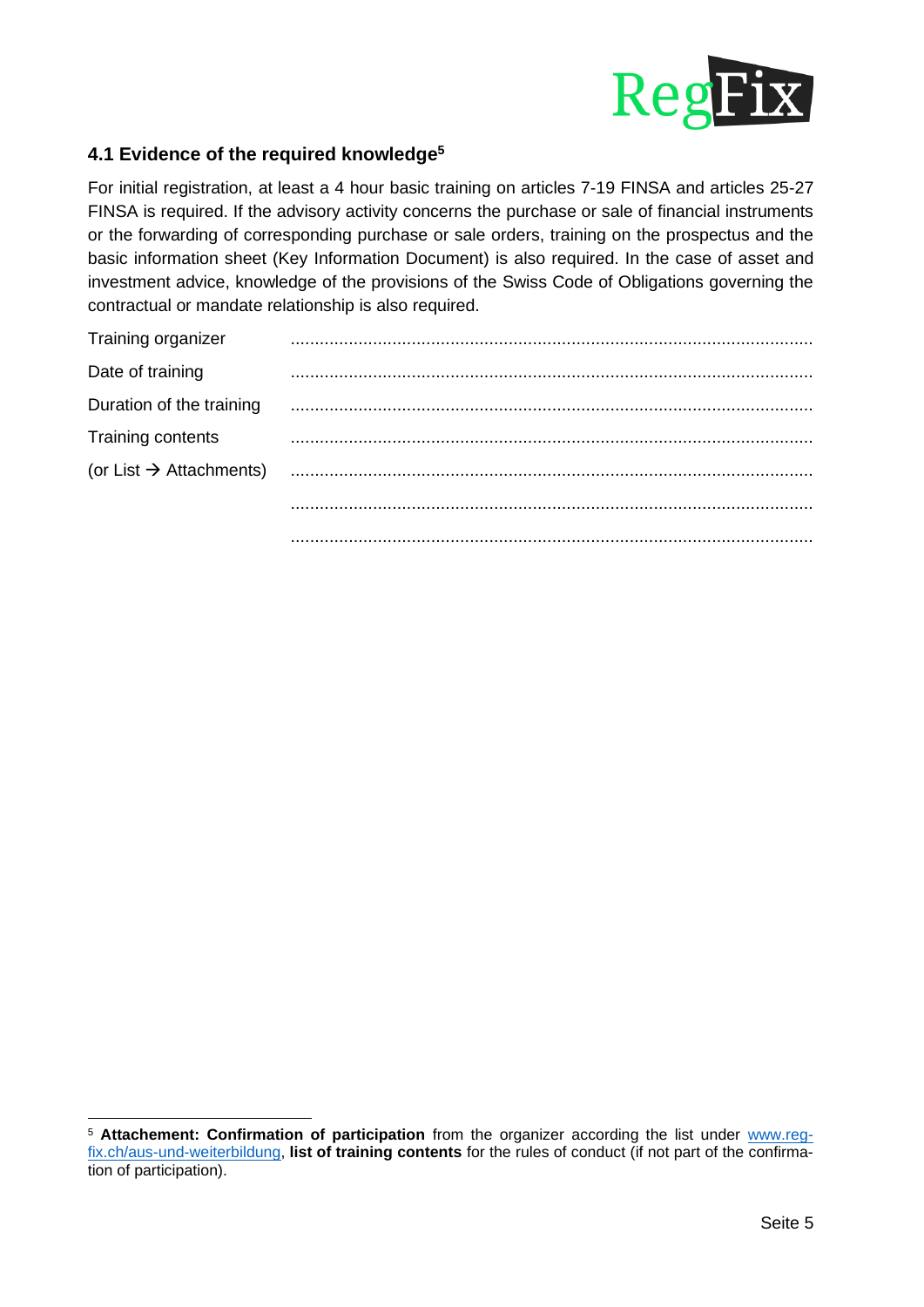

## **4.2 Evidence of professional expertise<sup>6</sup>**

The professional expertise to be evidenced must relate to the financial services actually provided within the listing in Art. 3 (c) FINSA.

The evidence can be provided by:

- □ Evidence of specialised training of an appropriate duration according to generally recognised standards, completed by an examination and for which a diploma/certificate has been issued.
- $\Box$  Evidence of practical professional activity in the field of financial services in accordance with Art. 3 (c) FINSA for an appropriate period.
- $\Box$  Evidence of higher education in the field of financial services in connection with practical activities in the field of financial services in accordance with Art. 3 (c) FINSA.

| Provider of the training                                                | $\begin{minipage}{0.5\textwidth} \begin{tabular}{ l l l } \hline \multicolumn{1}{ l l l } \hline \multicolumn{1}{ l l } \multicolumn{1}{ l } \multicolumn{1}{ l } \multicolumn{1}{ l } \multicolumn{1}{ l } \multicolumn{1}{ l } \multicolumn{1}{ l } \multicolumn{1}{ l } \multicolumn{1}{ l } \multicolumn{1}{ l } \multicolumn{1}{ l } \multicolumn{1}{ l } \multicolumn{1}{ l } \multicolumn{1}{ l } \multicolumn{1}{ l } \multicolumn$ |  |
|-------------------------------------------------------------------------|---------------------------------------------------------------------------------------------------------------------------------------------------------------------------------------------------------------------------------------------------------------------------------------------------------------------------------------------------------------------------------------------------------------------------------------------|--|
| Address of the provider                                                 | $\begin{minipage}{0.5\textwidth} \begin{tabular}{ l l l } \hline \multicolumn{1}{ l l l } \hline \multicolumn{1}{ l l } \multicolumn{1}{ l } \multicolumn{1}{ l } \multicolumn{1}{ l } \multicolumn{1}{ l } \multicolumn{1}{ l } \multicolumn{1}{ l } \multicolumn{1}{ l } \multicolumn{1}{ l } \multicolumn{1}{ l } \multicolumn{1}{ l } \multicolumn{1}{ l } \multicolumn{1}{ l } \multicolumn{1}{ l } \multicolumn{1}{ l } \multicolumn$ |  |
| Type of training                                                        |                                                                                                                                                                                                                                                                                                                                                                                                                                             |  |
| Content of the training according to the categories of Art. 3 (c) FINSA |                                                                                                                                                                                                                                                                                                                                                                                                                                             |  |
|                                                                         |                                                                                                                                                                                                                                                                                                                                                                                                                                             |  |
| Duration of the training                                                |                                                                                                                                                                                                                                                                                                                                                                                                                                             |  |
| Acquired certificate                                                    |                                                                                                                                                                                                                                                                                                                                                                                                                                             |  |
|                                                                         |                                                                                                                                                                                                                                                                                                                                                                                                                                             |  |
|                                                                         |                                                                                                                                                                                                                                                                                                                                                                                                                                             |  |
| Duration of activity                                                    |                                                                                                                                                                                                                                                                                                                                                                                                                                             |  |
| Fields of activity                                                      |                                                                                                                                                                                                                                                                                                                                                                                                                                             |  |

*(This page of the form can be copied and submitted multiple times if necessary)* 

<sup>6</sup> **Attachement: Diplomas or certificates** for vocational education and training, **Curriculum vitae** of the client advisor, **employers confirmation** on the type and duration of the practical activity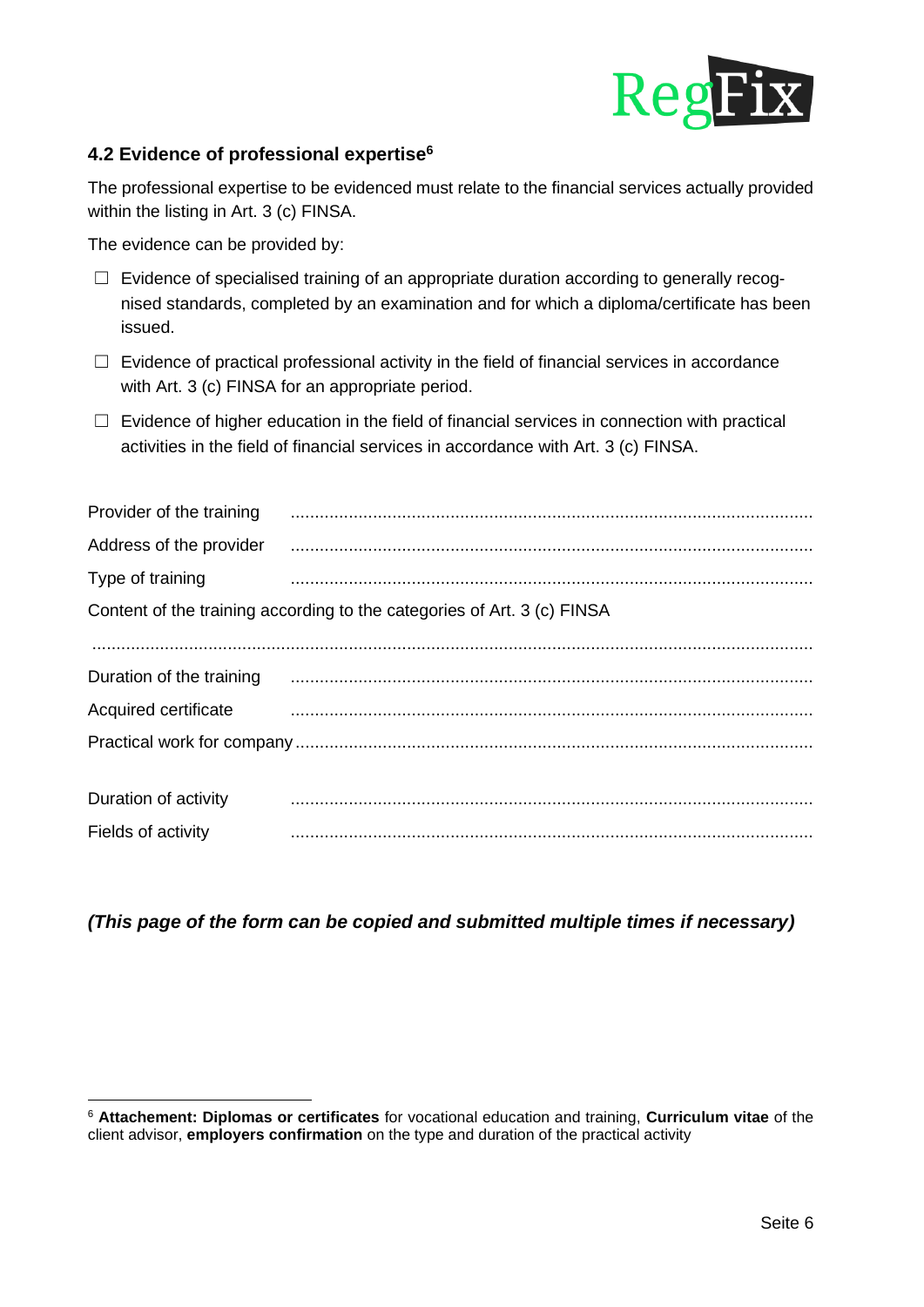

## **5.1 Details of professional indemnity insurance**

The coverage amount provided for all claims for a year must be at least 500,000 Swiss francs. If the insurance is taken out by a financial services provider that employs multiple customer advisors, the sum insured must be at least:

- a. with two to four client advisors: 1.5 Million Swiss Francs;
- b. with five to eight client advisors: 3 Million Swiss Francs;
- c. with more than eight client advisors: 10 Million Swiss Francs.

The professional indemnity insurance must have a minimum notice period of at least three months.

It must also include damages claimed within one year of the expiry of the insurance contract, provided that they were caused during its term and provided that there is no obligation to pay benefits under another insurance contract.

#### **5.2 Evidence of professional indemnity insurance<sup>7</sup>**

- $\Box$  The professional indemnity insurance is taken out by the financial service provider as policyholder with effect for its employees as insured persons.
- $\Box$  The professional indemnity insurance is taken out by the client advisor himself.
- $\Box$  There is an equivalent financial security/collateral according to Art. 33 FINSO.

<sup>7</sup> **Attachement: Confirmation of insurance** by the insurer (insurance certificate), copy of the **insurance policy** and **general terms and conditions** of insurance, **evidence of equivalent financial security**.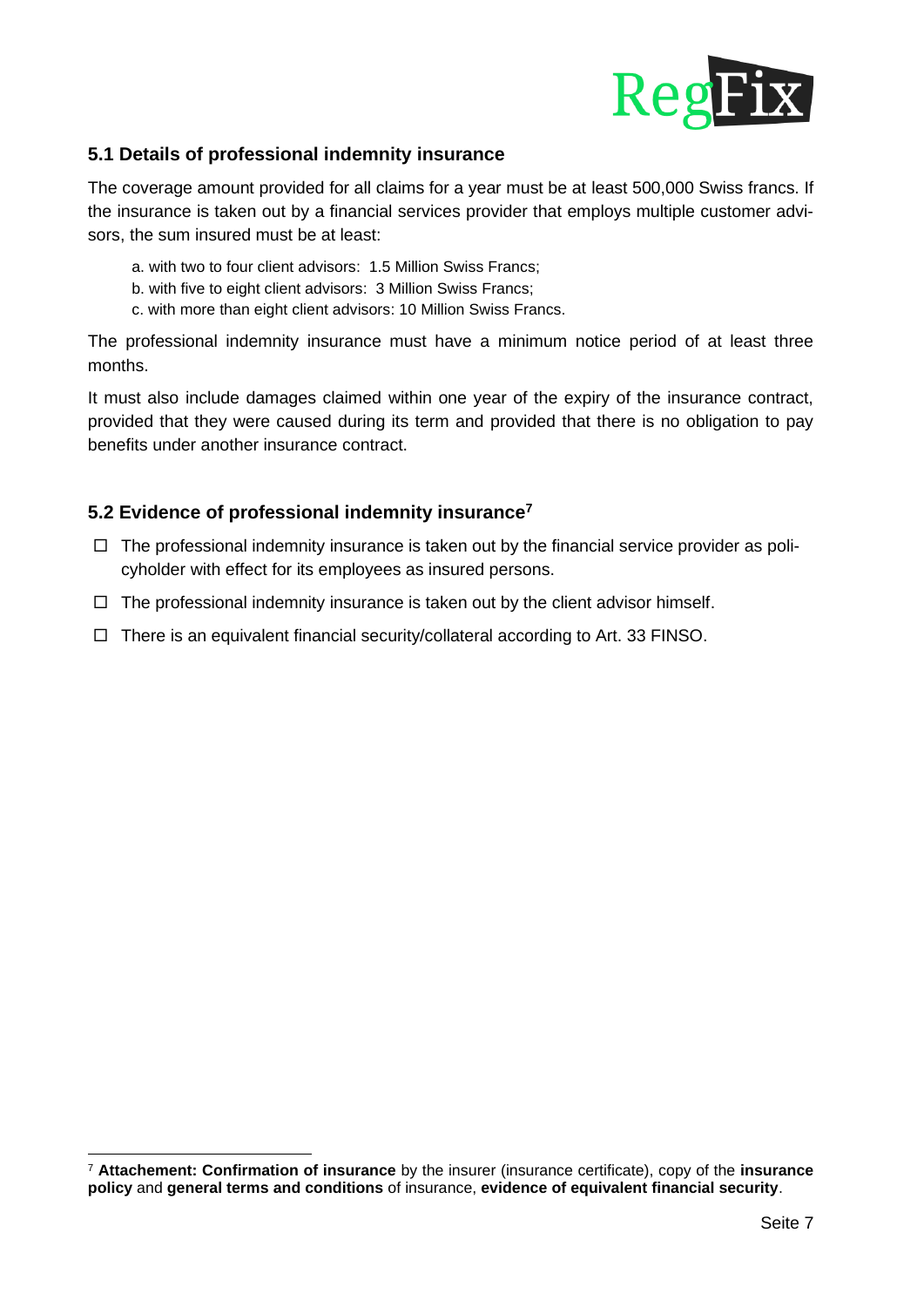

## **6. Details regarding the ombudsman's office<sup>8</sup>**

- $\Box$  As the employer of the client advisor, the financial service provider is affiliated to the ombudsman's office designated below,
	- **or**
- $\Box$  The client advisor is affiliated with the ombudsman's office designated below.

Ombudsman's Office: ............................................................................................................ ............................................................................................................

#### **7. Details regarding the registration requirements<sup>9</sup>**

#### **Declaration of the client advisor:**

I hereby declare,

- a. that I have never been convicted under Articles 89-92 of the Financial Services Act<sup>10</sup> (FINSA) or Article 86 of the Insurance Supervision Act (ISA); and
- b. that since the date of the extract from my criminal record I have not been convicted of any criminal offence against the property in accordance with Articles 137-172 of the Criminal Code<sup>11</sup> (SCC); and
- c. that I am not prohibited from exercising the activity to be registered pursuant to article 33a FINMASA or from exercising my profession pursuant to article 33 FINMASA.

Signature of the client advisor:

Place, Date: ........................................................ Signature: .............................................

<sup>8</sup> **Attachement: Confirmation** of the ombudsman's office

<sup>9</sup> **Attachement:** Current **extract from the criminal register** (not older than three months)

<sup>10</sup> It concerns the **offences**: Violation of the rules of conduct, violation of the regulations for prospectuses and basic information sheets, unauthorized offering of financial instruments.

<sup>11</sup> It concerns the **punishable acts against the property**, namely Illegal appropriation, embezzlement, theft, robbery, confiscation of property, unlawful use of property, unlawful deprivation of energy, unauthorized data acquisition, unauthorized intrusion into a data processing system, damage to property, damage to data, embezzlement and deprivation of pledged and retained property, Fraud, fraudulent misuse of a data processing system, check and credit card misuse, unlawful receipt of social security or welfare benefits, bilking, fraudulent obtaining of benefits, production and marketing of unauthorized decryption of coded offers, Malicious damage to property, false information about commercial trade, false information to commercial registry authorities, counterfeiting of goods, blackmail, usury, unfaithful business management, misuse of wage deductions, receiving stolen goods, violation of manufacturing or trade secrets, Fraudulent bankruptcy and seizure fraud, damage to creditors through reduction of assets, mismanagement, failure to keep accounts, preferential treatment of a creditor, bribery in execution, disposal of seized assets, fraudulent acquisition of a judicial probate contract.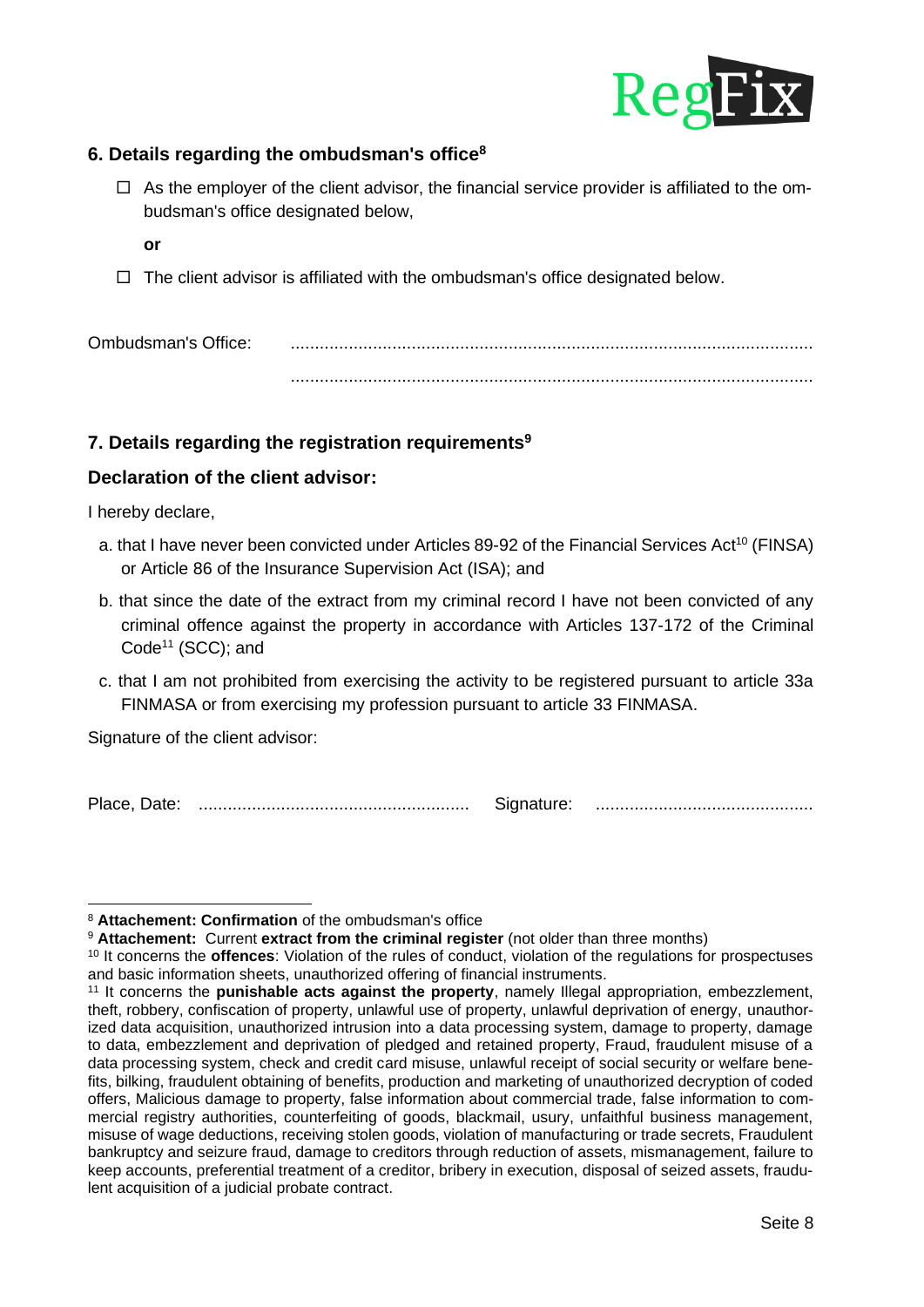

## **8. Application for entry in the register of advisors**

The undersigned client advisor confirms that he/she has provided complete and truthful information and **hereby applies for the entry in the RegFix register of advisors**.

The entry in the register of consultants is subject to a fee. The amount of the fees is based on Art. 42 of the Financial Services Ordinance (FINSO).

The entry in the advisor register establishes an obligation of the client advisor to report to the registration body.

#### **FINIV Art. 41 Notification duty**

- $1$  The client advisors shall notify the registration body within 14 days:
	- a. the change of their name;
	- b. the change of name or address of the financial service provider for whom they work;
	- c. the change of their function and position in the organization;
	- d. the change of their fields of activity;
	- e. completed training and further education;
	- f. the change of the ombudsman's office;
	- g. the complete or partial termination of the professional indemnity insurance;
	- h. the termination of the activity as client advisor;
	- i. Convictions for criminal acts under the financial market laws pursuant to Article 1 of the Financial Market Supervision Act of 22 June 2007 (FINMASA) or for criminal acts against assets pursuant to Articles 137-172 of the Criminal Code;
	- j. an activity prohibition ordered against them in accordance with article 33a FINMASA or a professional prohibition in accordance with article 33 FINMASA;
	- k. with letters i and j comparable convictions or judgements of foreign authorities.

#### **<sup>2</sup> You are required to renew your registration after 24 months at the latest. Otherwise the entry in the register will be deleted.**

Signature of the client advisor:

Place, Date: ........................................................ Signature: .............................................